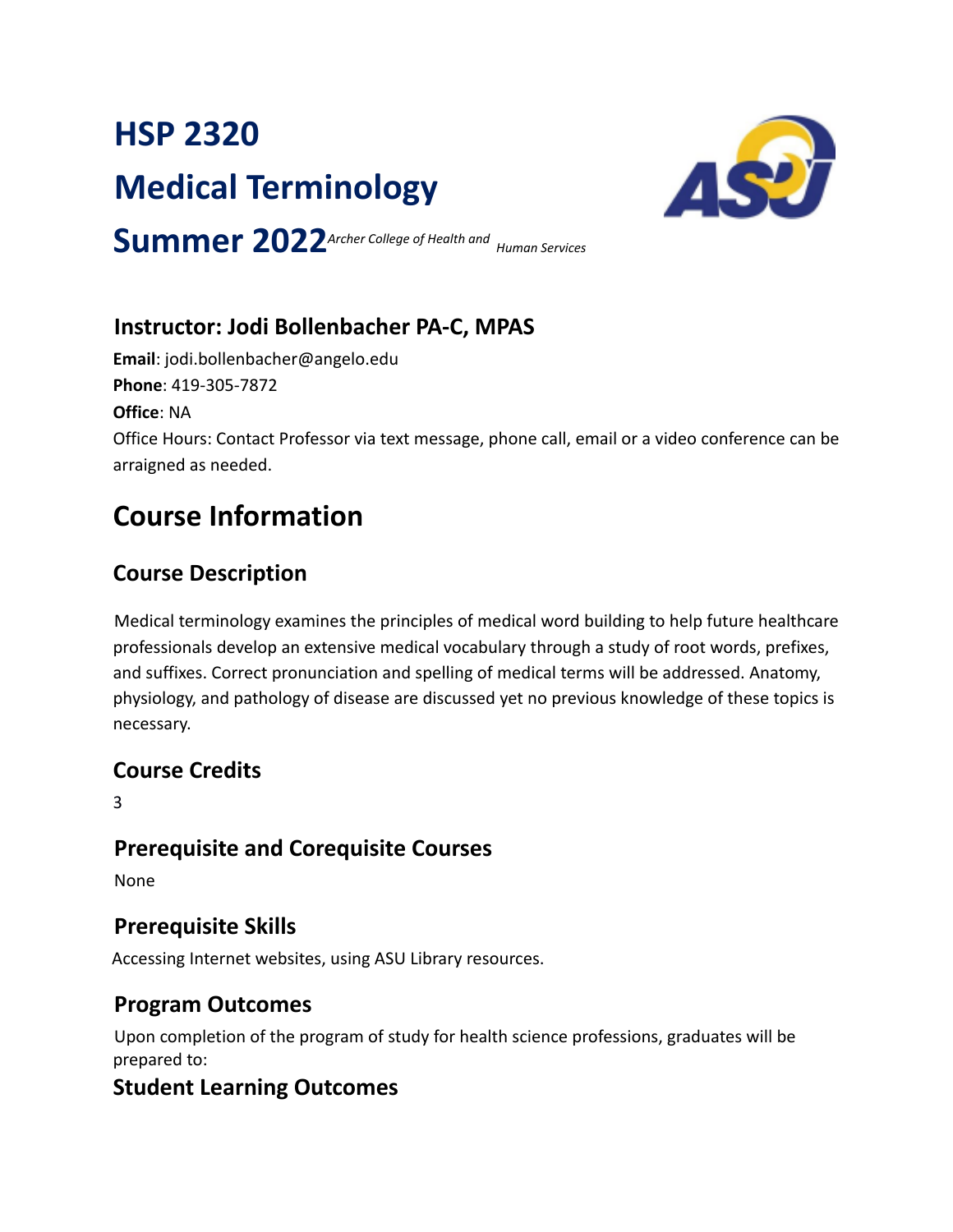| <b>Student Learning Outcome</b><br>By completing all course requirements, students will be able<br>to: | Assignment(s) or activity(ies)<br>validating outcome achievement:                                                                                                                    |
|--------------------------------------------------------------------------------------------------------|--------------------------------------------------------------------------------------------------------------------------------------------------------------------------------------|
| Identify the basis of medical word building.                                                           | Chapter 1 & 15: read chapter;<br>Complete following activities<br>-Check Yourself<br>-Pronunciation Test<br>-Chapter Homework<br>-Apply Yourself: Learning Lab<br>-Test Yourself     |
| Demonstrate a basic foundation and<br>better understanding of the<br>body-system.                      | Chapter 1 - 15: read chapter;<br>Complete following activities<br>-Check Yourself<br>-Pronunciation Test<br>-Chapter Homework<br>-Apply Yourself: Learning Lab<br>-Test Yourself     |
| Apply medical terminology related to<br>specific body systems.                                         | Chapter $3 - 13$ : read chapters:<br>Complete following activities<br>-Check Yourself<br>-Pronunciation Test<br>-Chapter Homework<br>-Apply Yourself: Learning Lab<br>-Test Yourself |

## **Course Delivery**

This is an online course offering. The course will be delivered via the Blackboard Learning Management System. The course site can be accessed at ASU's Blackboard Learning Management System.

Course material will be located on MindTap, hosted by Cengage. To check whether your computer meets the requirements for using MindTap, go to http://ng.cengage.com/static/browsercheck/index.html

### **Required Texts and Materials**

• Ehrlich, A; Schroeder, C; Ehrlich, L & Schroeder, K. Medical Terminology for Health Professions, Spiral bound Version (8th Edition). 2016. ISBN-10: 1-305-63435-7 ISBN-13: 978-1-305-63435-0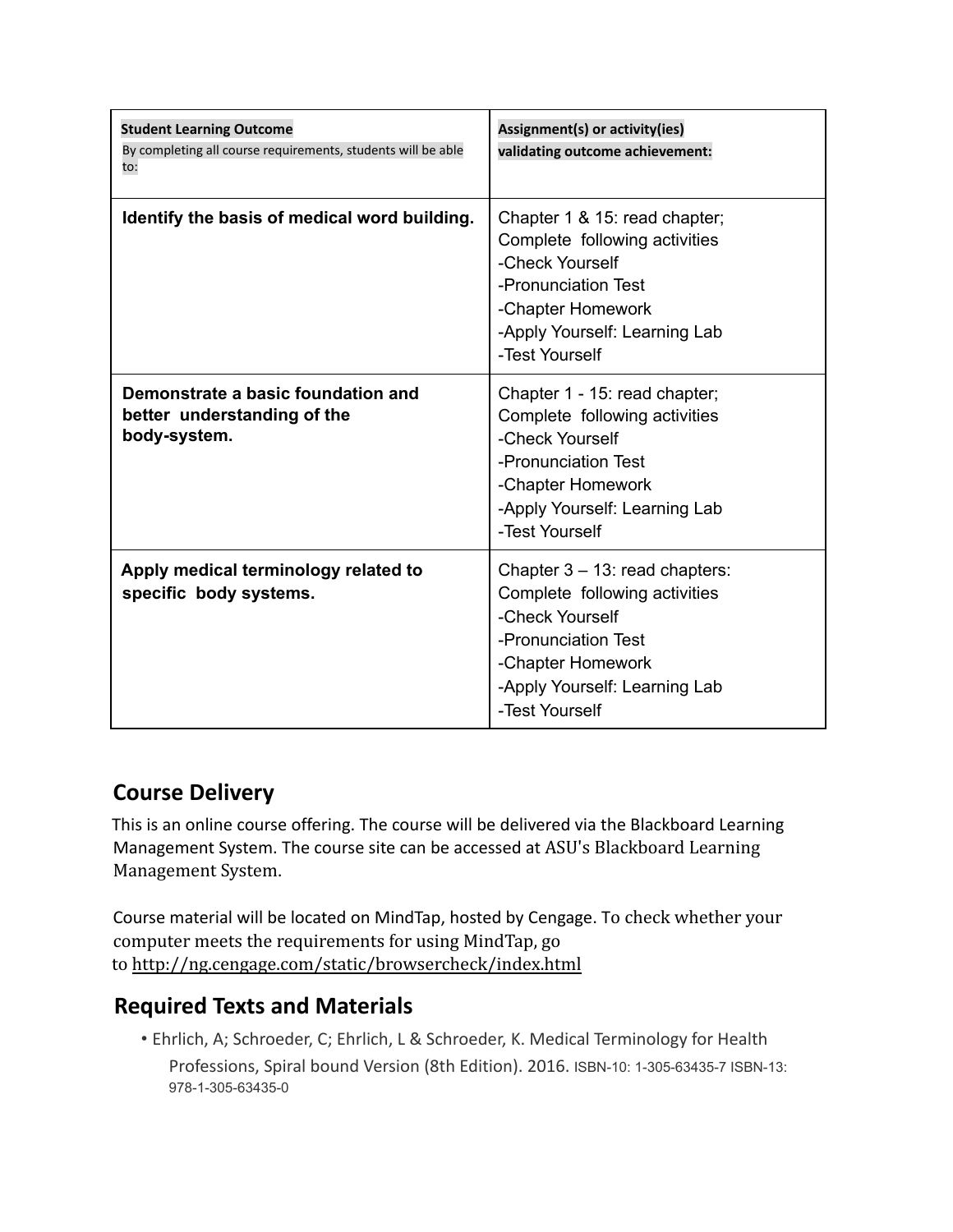o Cengage/MindTap access will need to be purchased for course access.

## **Technology Requirements**

## **To participate in one of ASU's distance education programs, you need this technology:**

- A computer capable of running Windows 7 or later, or Mac OSX 10.8 or later The latest version of one of these web browsers: internet Explorer, Firefox, or Safari • Microsoft Office Suite or a compatible Open Office Suite
- Adobe Acrobat Reader
- High Speed Internet Access
- Ethernet adapter cable required (wireless connections can drop during tests and Collaborate sessions)
- Webcam

Refer to Angelo State University's Distance Education website for further technology requirements*:* Angelo State University's Distance Education Website

Faculty will respond to email and/or telephone messages within 24 hours during working hours Monday through Friday. Weekend messages may not be returned until Monday.

Written communication via email: All private communication will be done exclusively through your ASU email address. Check frequently for announcements and policy changes. In your emails to faculty, include the course name and section number in your subject line.

## **Grading**

## **Evaluation and Grades**

Course grades will be determined as indicated in the table below.

| Check Yourself            | 2.5% |
|---------------------------|------|
| Quick Check Chapter 1     | 2.5% |
| <b>Pronunciation Test</b> | 20%  |
| Abbreviations             | 10%  |
| <b>Chapter Homework</b>   | 15%  |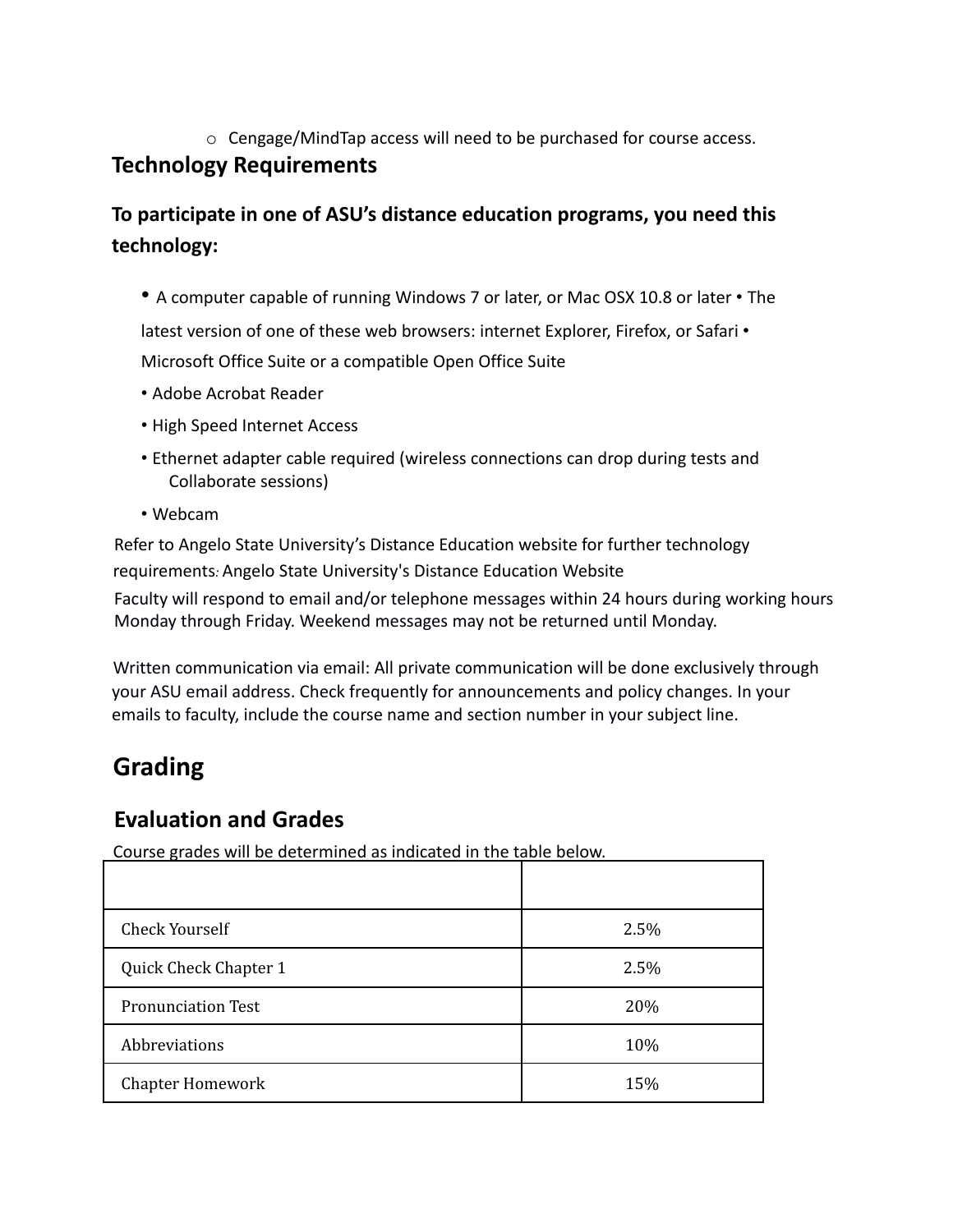| Apply Yourself: Learning Lab | 15%  |
|------------------------------|------|
| Test Yourself                | 15%  |
| Comprehensive Review         | 20\% |

## **Grading System**

Course grades will be dependent upon completing course requirements and meeting the student learning outcomes.

The following grading scale is in use for this course:

 $A = 90.00 - 100.00%$  $B = 80.00 - 89.99%$  $C = 70.00 - 79.99\%$  $D = 60.00 - 69.99%$  $F = 0 - 59.99%$  (Grades are not rounded up)

## **Teaching Strategies**

Students are expected to be "active learners." It is a basic assumption of the instructor that students will be involved (**beyond the materials and lectures presented in the course**) discovering, processing, and applying the course information using peer-reviewed journal articles, researching additional information and examples on the Internet, and discussing course material and clinical experiences with their peers.

### **Assignment and Activity Descriptions**

You will complete all assignments that say for a grade-they are required. Check the drop downs. Any other assignments can be done for practice. They will not count towards your grade.

#### **Individual Assignments**

- Pronunciation Test: every chapter
	- Tests students on their ability to correctly pronounce 15 key terms in each chapter. Students record themselves pronouncing.
	- Measures the fifth medical terminology learning outcome: Correctly pronounce medical terms.
- Chapter Homework Assignment: every chapter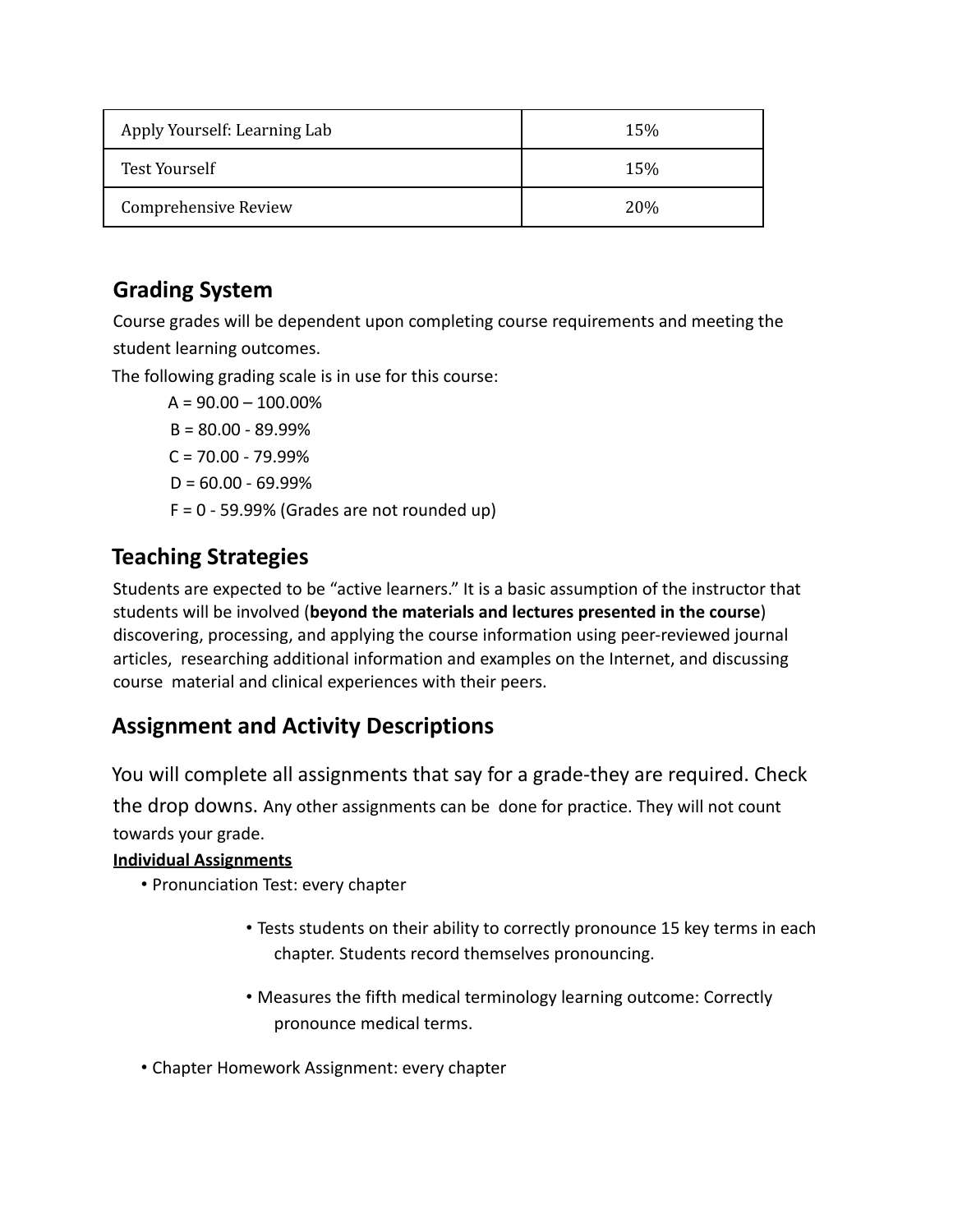- Randomized questions and feedback that reinforce course concepts, in the chapter as a whole versus a specific Reading section.
	- Provides students with practice and checks comprehension.
- Abbreviations: every chapter
	- Chapter 1 introduces students to abbreviations, their use, and examples of "Do Not Use" abbreviations. Remaining chapters include tables that present an overview of abbreviations related to the terms introduced in the chapter.
	- Helps students become familiar with the most commonly used abbreviations that are used in medical practice.
- Apply Yourself Learning Lab: every chapter
	- Video-based simulations that include a pre-assessment, a set of learning activities, and a post-assessment.
	- Students are placed in a simulated, real-world environment, playing the role of a health care professional to help with various tasks pertaining to patient education and care, and also receive feedback on how well they performed at end of the module. The goal of the learning lab is to promote critical thinking skills through a real-world application.
- Test Yourself: every chapter
	- Randomized questions and feedback that test on chapter content.
	- Measure how well students mastered the material after completing each MindTap chapter.
- Comprehensive Review
	- Comprehensive Review includes study tips, building terms and spelling terms assignments, and a 25- question final test.
	- The Comprehensive Review helps students prepare for their final exam by determining where they need more study emphasis.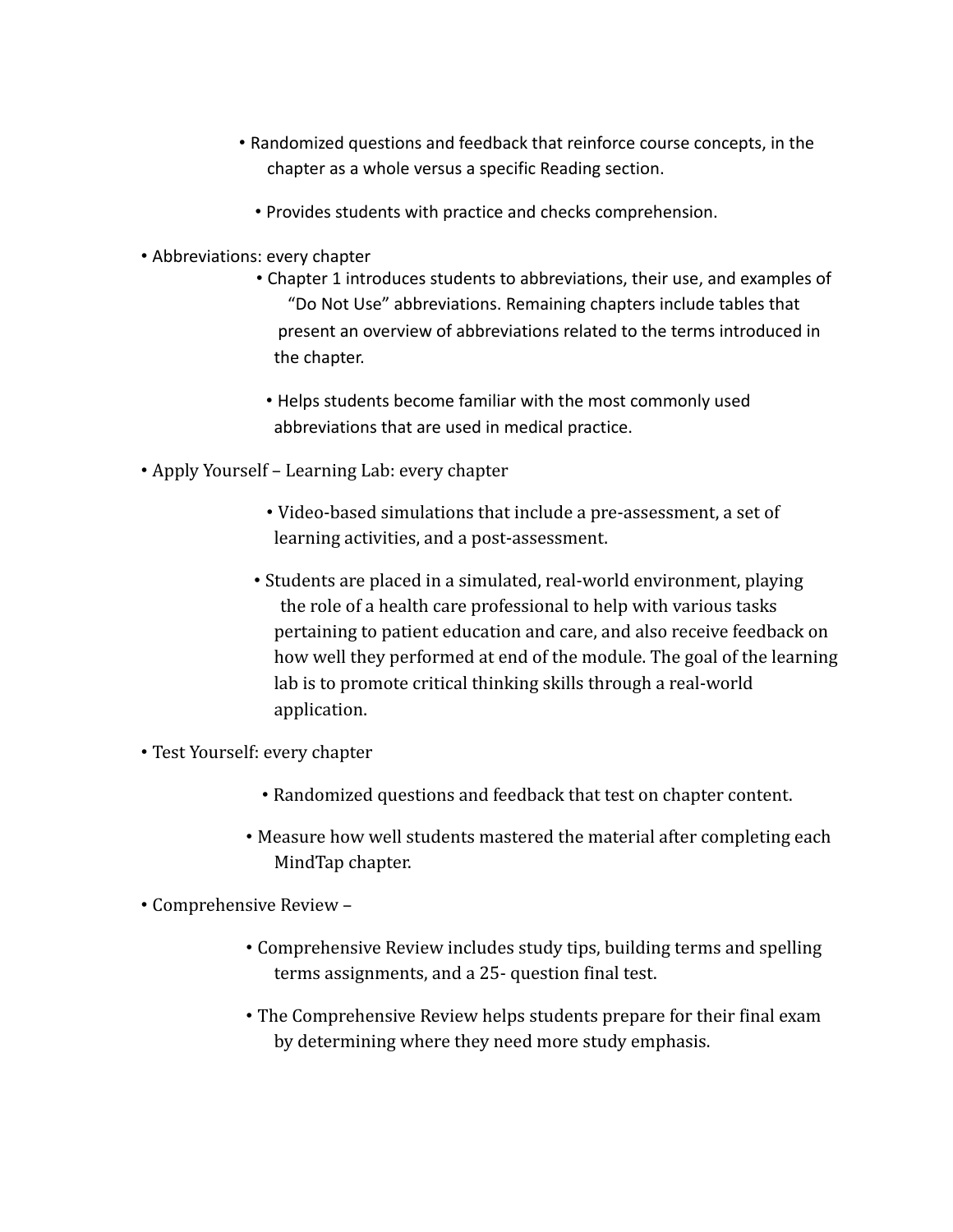#### **Assignment Submission**

All assignments MUST be submitted through the Assignments link in the Blackboard site. This is for grading, documenting, and archiving purposes. Issues with technology use arise from time to time. If a technology issue does occur regarding an assignment submission, email me at jodi.bollenbacher@angelo.edu and attach a copy of what you are trying to submit. Please contact the IT Service Center at (325) 942-2911 or go to your Technology Support tab to report the issue. This lets your faculty know you completed the assignment on time and are just having problems with the online submission feature in Blackboard. Once the problem is resolved, submit your assignment through the appropriate link. This process will document the problem and establish a timeline. Be sure to keep a backup of all work.

#### **Late Work or Missed Assignments Policy**

Late work will not be accepted unless you have received permission from the instructor prior to the due date. If you miss an assignment due to an unexcused absence, you are out of luck. Show up for class!

## **General Policies Related to This Course**

All students are required to follow the policies and procedures presented in these documents:

- Angelo State University Student Handbook $^1$
- Angelo State University Catalog $2$

### **Student Responsibility and Attendance**

ON-LINE: This class is asynchronous, meaning you do not have to be on-line at a certain time. There are readings which you will have to complete to be able to adequately participate in individual and group assignments. In order to complete this course successfully, you do have to participate in all course activities i.e. discussion boards, course projects, reflective logs, etc. Students are expected to engage in course activities and submit work by due dates and times. The hope is that students will make substantive contributions that reflect integration of assigned materials as well as any outside readings as appropriate. Scholarly contribution is an expectation. For planning purposes, this class will probably require a minimum of 6-9 study hours per week on average.

## **Academic Integrity**

Students are expected to maintain complete honesty and integrity in all work. Any student found guilty of any form of dishonesty in academic work is subject to disciplinary action and possible expulsion from ASU.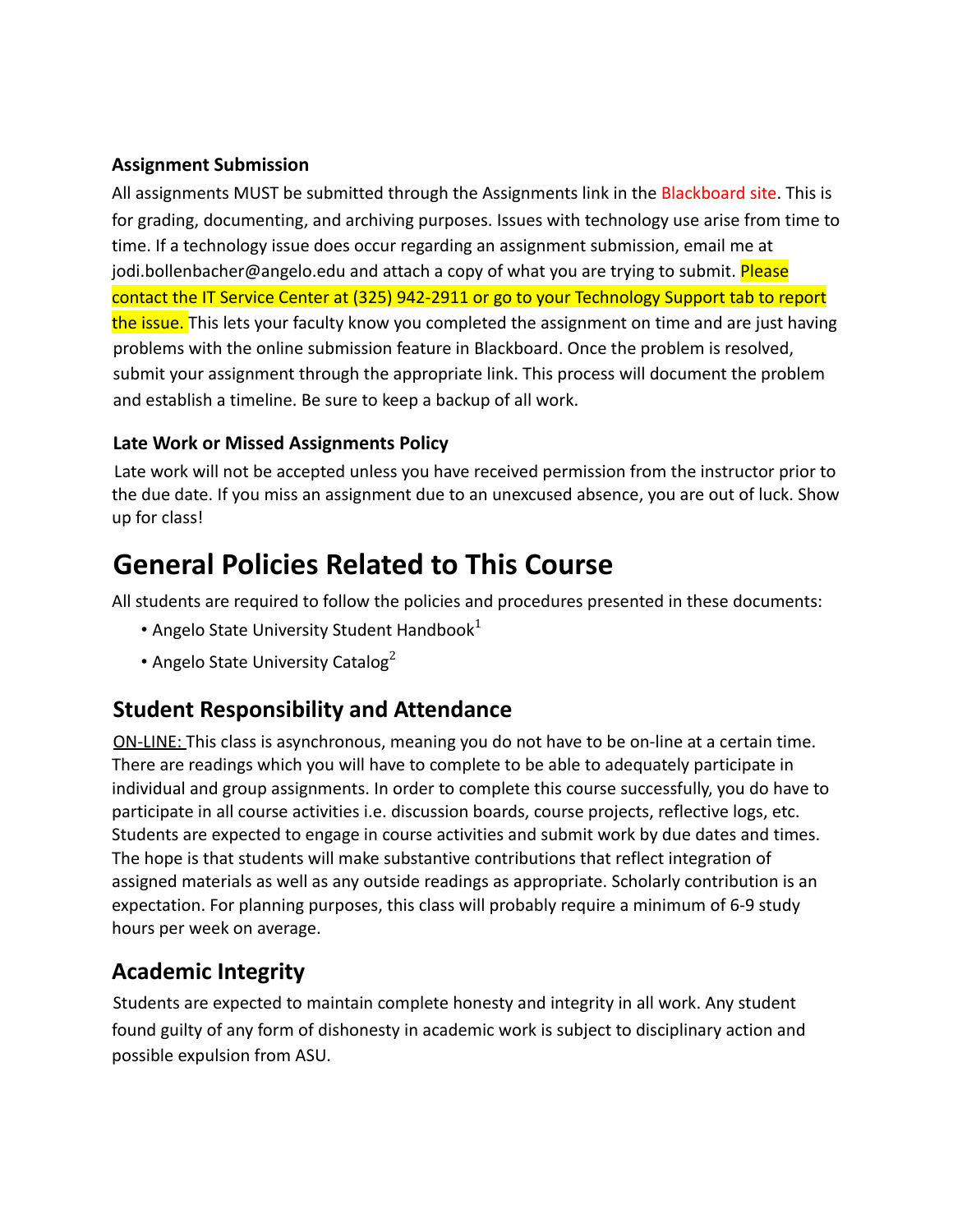The College of Health and Human Services adheres to the university's Statement of Academic Integrity.<sup>3</sup>

## **Accommodations for Students with Disabilities**

ASU is committed to the principle that no qualified individual with a disability shall, on the basis of disability, be excluded from participation in or be denied the benefits of the services, programs or activities of the university, or be subjected to discrimination by the university, as provided by the Americans with Disabilities Act of 1990 (ADA), the Americans with Disabilities Act Amendments of 2008 (ADAAA) and subsequent legislation.

Student Disability Services is located in the Office of Student Affairs, and is the designated campus department charged with the responsibility of reviewing and authorizing requests for reasonable accommodations based on a disability. It is the student's responsibility to initiate such a request by contacting an employee of the Office of Student Affairs, in the Houston Harte University Center, Room 112, or contacting the department via email at ADA@angelo.edu. For more information about the application process and requirements, visit the Student Disability Services website.<sup>4</sup> The employee charged with the responsibility of reviewing and authorizing accommodation requests is:

Dallas Swafford Director of Student Disability Services Office of Student Affairs 325-942-2047 dallas.swafford@angelo.edu Houston Harte University Center, Room 112

### **Incomplete Grade Policy**

It is policy that incomplete grades be reserved for student illness or personal misfortune. Please contact faculty if you have serious illness or a personal misfortune that would keep you from completing course work. Documentation may be required. See ASU Operating Policy 10.11 Grading Procedures<sup>5</sup> for more information.

## **Plagiarism**

Plagiarism is a serious topic covered in ASU's Academic Integrity policy<sup>6</sup> in the Student Handbook. Plagiarism is the action or practice of taking someone else's work, idea, etc., and passing it off as one's own. Plagiarism is literary theft.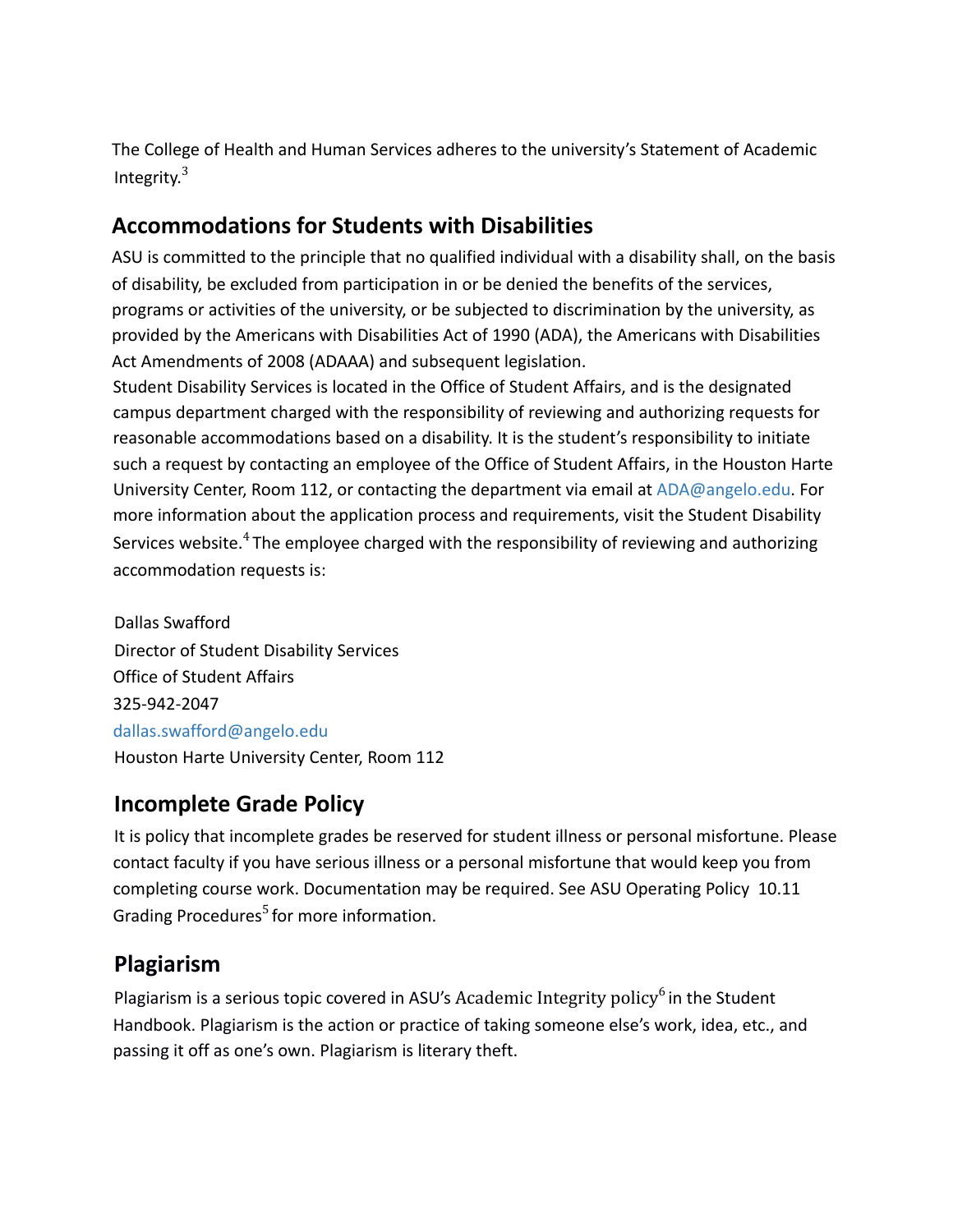In your discussions and/or your papers, it is unacceptable to copy word-for-word without quotation marks and the source of the quotation. It is expected that you will summarize or paraphrase ideas giving appropriate credit to the source both in the body of your paper and the reference list.

Papers are subject to be evaluated for originality. Resources to help you understand this policy better are available at the ASU Writing Center.<sup>7</sup>

**Student Absence for Observance of Religious Holy Days** A student who intends to observe a religious holy day should make that intention known in writing to the instructor prior to the absence. See ASU Operating Policy 10.19 Student Absence for Observance of Religious Holy Day<sup>8</sup> for more information.

## **Copyright Policy**

Students officially enrolled in this course should make only one printed copy of the given articles and/or chapters. You are expressly prohibited from distributing or reproducing any portion of course readings in printed or electronic form without written permission from the copyright holders or publishers.

## **Syllabus Changes**

The faculty member reserves the option to make changes as necessary to this syllabus and the course content. If changes become necessary during this course, the faculty will notify students of such changes by email, course announcements and/or via a discussion board announcement. It is the student's responsibility to look for such communications about the course on a daily basis.

## **Title IX at Angelo State University**

Angelo State University is committed to providing and strengthening an educational, working, and living environment where students, faculty, staff, and visitors are free from sex discrimination of any kind. In accordance with Title VII, Title IX, the Violence Against Women Act (VAWA), the Campus Sexual Violence Elimination Act (SaVE), and other federal and state laws, the University prohibits discrimination based on sex, which includes pregnancy, and other types of Sexual Misconduct. Sexual Misconduct is a broad term encompassing all forms of gender based harassment or discrimination and unwelcome behavior of a sexual nature. The term includes sexual harassment, nonconsensual sexual contact, nonconsensual sexual intercourse, sexual assault, sexual exploitation, stalking, public indecency, interpersonal violence (domestic violence or dating violence), sexual violence, and any other misconduct based on sex.

You are encouraged to report any incidents involving sexual misconduct to the Office of Title IX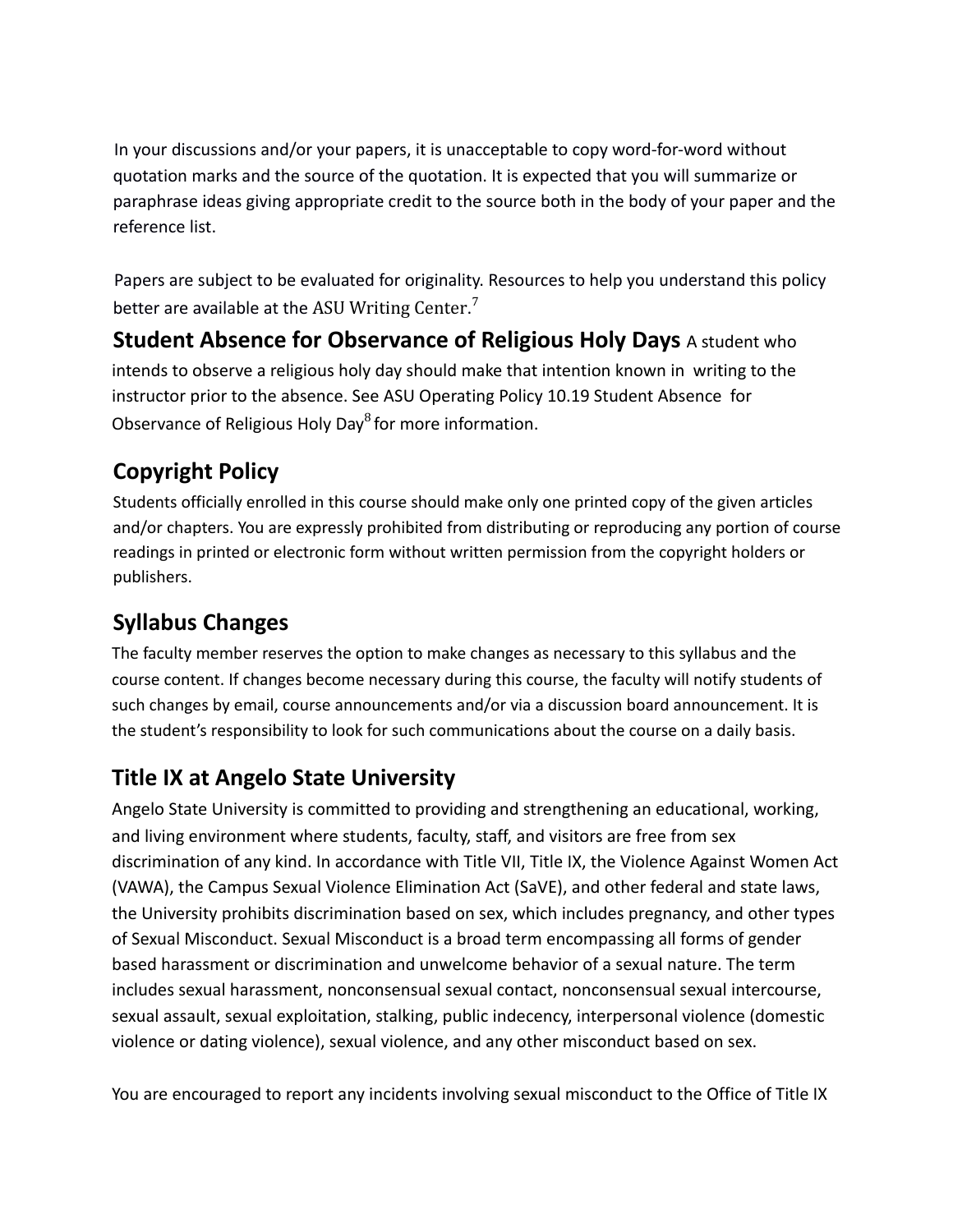Compliance and the Director of Title IX Compliance/Title IX Coordinator, Michelle Boone, J.D. You may submit reports in the following manner:

Online: www.angelo.edu/incident-form Face to face: Mayer Administration Building, Room 210 Phone: 325-942-2022 Email:michelle.boone@angelo.edu *Note, as a faculty member at Angelo State, I am a mandatory reporter and must report incidents involving sexual misconduct to the Title IX Coordinator. Should you wish to speak to someone in confidence about an issue, you may contact the University Counseling Center (325- 942-2371), the 24-Hour Crisis Helpline (325-486-6345), or the University Health Clinic (325-942- 2171).*

For more information about resources related to sexual misconduct, Title IX, or Angelo State's policy please visit: www.angelo.edu/title-ix.

**Recommended Use of Masks/Facial Coverings by Students in Class At ASU** As a member of the Texas Tech University System, Angelo State University strongly recommends the use of masks/facial coverings to ensure a safe and healthy classroom experience. Current research on the COVID-19 virus suggests there is a significant reduction in the potential for transmission of the virus from person to person by wearing a mask/facial covering that covers the nose and mouth areas. Therefore, we strongly recommend that students in this class wear a mask/facial covering before, during, and after class. Faculty members will also ask you to display your daily screening badge as a prerequisite to enter the classroom.

## **Student Evaluation of Faculty and Course**

Students in all programs are given the opportunity to evaluate their courses and the faculty who teach them. Evaluations are most helpful when they are honest, fair, constructive, and pertinent to the class, clinical experience, or course. Faculty value student evaluations, and use student suggestions in making modifications in courses, labs and clinical experiences. Angelo State University uses the IDEA (Individual Development and Educational Assessment) system administered through Kansas State University for all course evaluations. The Office of Institutional Research and Assessment administers IDEA for the entire university, online and has established a policy whereby students can complete course evaluations free from coercion.

#### **Student Learning Outcomes**

1. Gaining a basic understanding of the subject (e.g., factual knowledge, methods, principles, generalizations, theories)